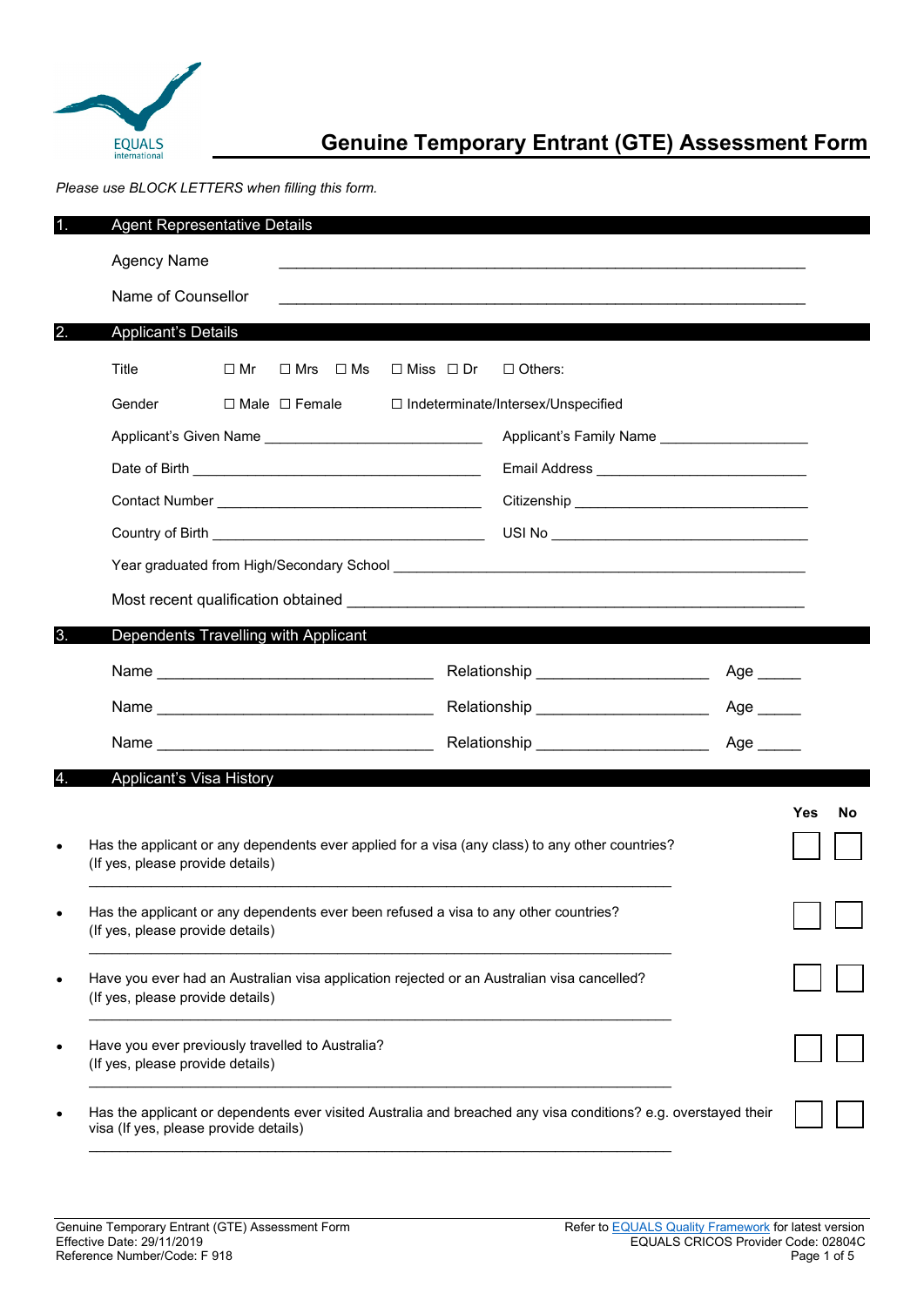

## **Genuine Temporary Entrant (GTE) Assessment Form**

|                                                                                                                                                                                                                                                                                                                                         | Relationship _______________________                                                                                    | State _____           |  |
|-----------------------------------------------------------------------------------------------------------------------------------------------------------------------------------------------------------------------------------------------------------------------------------------------------------------------------------------|-------------------------------------------------------------------------------------------------------------------------|-----------------------|--|
|                                                                                                                                                                                                                                                                                                                                         | Relationship ________________________                                                                                   | State                 |  |
|                                                                                                                                                                                                                                                                                                                                         | Relationship __________________________                                                                                 | State                 |  |
| are in Australia?<br>(If yes, please provide details)                                                                                                                                                                                                                                                                                   | Do you have immediate family members (e.g. Children, parents) who will remain in your home country whilst you           |                       |  |
|                                                                                                                                                                                                                                                                                                                                         | Relationship _________________________                                                                                  |                       |  |
|                                                                                                                                                                                                                                                                                                                                         | Relationship ______________________                                                                                     |                       |  |
|                                                                                                                                                                                                                                                                                                                                         | Relationship ________________________                                                                                   |                       |  |
|                                                                                                                                                                                                                                                                                                                                         | Have you in the past or currently applied for admission to other Australian education providers?                        |                       |  |
| Name of Provider _______________________                                                                                                                                                                                                                                                                                                | (If yes, please provide details of education provider, program name and dates of study)<br>Program ____________________ |                       |  |
| Name of Provider ________________________                                                                                                                                                                                                                                                                                               | Program ___________________                                                                                             | Date ______________   |  |
| Name of Provider _________________________                                                                                                                                                                                                                                                                                              | Program __________________                                                                                              | Date ________________ |  |
|                                                                                                                                                                                                                                                                                                                                         |                                                                                                                         |                       |  |
| (If yes, please provide details of your applications and their outcomes)<br>Have you studied in Australia before?<br>Has the applicant family ties in his/ her home country?<br>(If yes, please provide details/ evidence of visit to home while in Australia)<br>I declare that the information stated above is true and correct<br>П. |                                                                                                                         |                       |  |

*Please provide evidence of how you plan to meet your living expenses and study costs whilst in Australia.* 

### ☐ **12 Months Living Expenses Requirement**

To meet this requirement, you must provide evidence that you have access to sufficient funds to cover the costs of:

- 1. Travelling to Australia for you and any family members travelling with you; and
- 2. 12 months living expenses, course fees and school fees for any school-aged (5 18yrs) dependants.

Applicants are required to visit the Home Affairs website [https://archive.homeaffairs.gov.au/trav/stud/more/student-visa](https://archive.homeaffairs.gov.au/trav/stud/more/student-visa-living-costs-and-evidence-of-funds)[living-costs-and-evidence-of-funds](https://archive.homeaffairs.gov.au/trav/stud/more/student-visa-living-costs-and-evidence-of-funds) for more information.

*Please indicate the sources of the funds you will be relying on to cover your expenses (tick all that apply):* 

#### **Private funding**

| Required evidence - You must attach certified | $\Box$ Self | $\Box$ Loan | $\Box$ Support from relatives |
|-----------------------------------------------|-------------|-------------|-------------------------------|
| copies of Bank Statements or Loan Letters as  |             |             |                               |
| evidence.                                     |             |             |                               |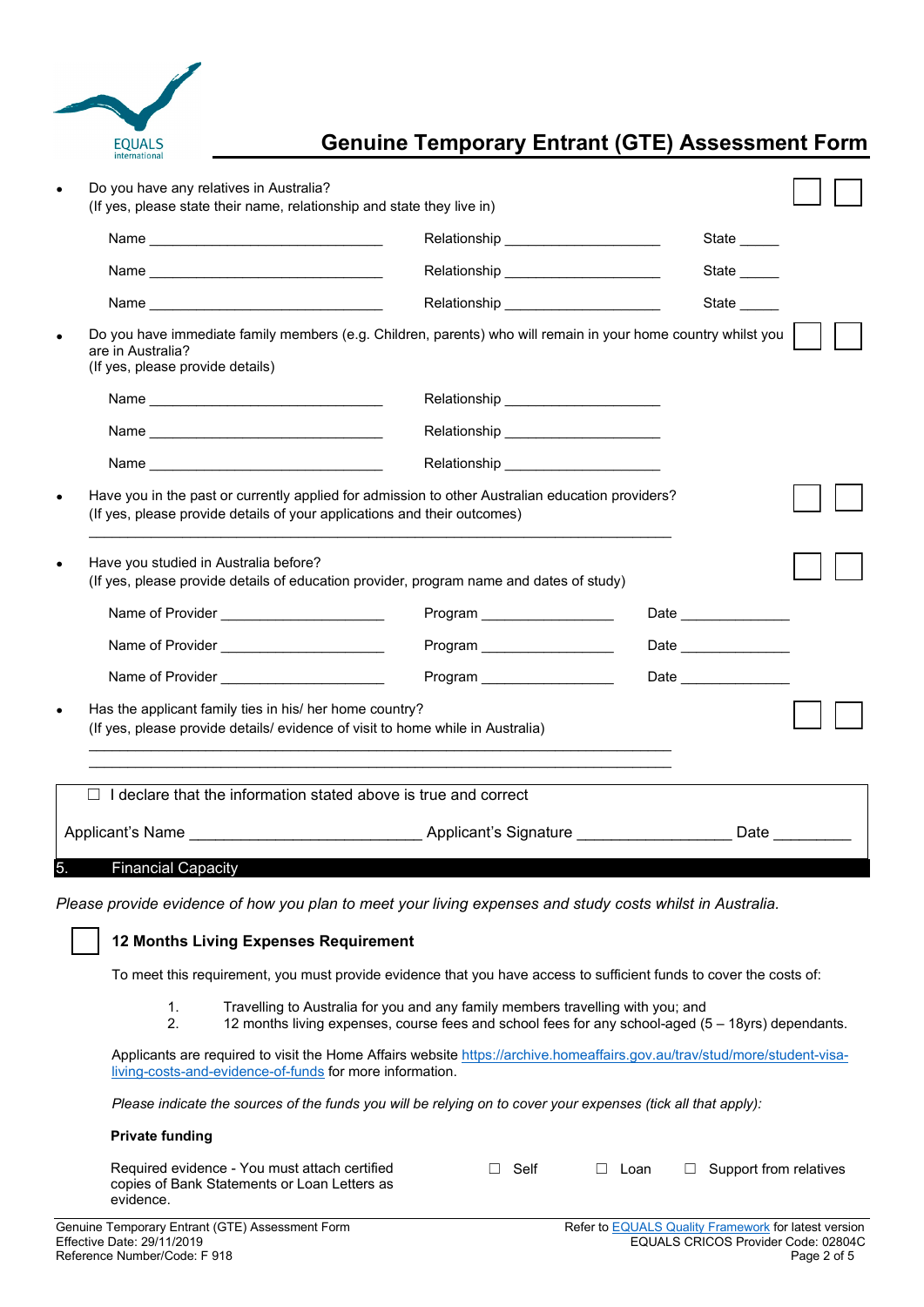

Please note: if you are being supported by relatives, you must also provide a signed letter from your relative explaining your relationship and evidence of their financial capacity. They should also include proof of relationship documents and photo ID.

#### **Scholarship/Sponsored Student**

☐ Government Support ☐ Corporate Sponsor

**Yes No**

☐ ☐

☐ ☐

Required evidence – A Financial Guarantee or Sponsorship letter detailing the value and conditions of your scholarship

### ☐ **Annual Income Requirement**

To meet this requirement, you must show evidence that you or the relative sponsoring your studies have a personal annual income of at least AUD\$60,000 for individual students and at least AUD\$70,000 for students accompanied by family members.

Evidence required: The evidence of annual income must be provided in the form of official government documentation, such as an annual income tax assessment.

I have attached copies of the following documents as evidence of my capacity to meet this requirement (tick all that apply):

| Personal Income Tax Assessment | <b>Company Tax Assessment</b> |  |
|--------------------------------|-------------------------------|--|
| Other documents                |                               |  |
| Please provide details here:   |                               |  |
|                                |                               |  |
|                                |                               |  |

#### 6. Checklist for Supporting Documentation

- **Student Application Form**
- Copy of Passport (Certified)
- Copy of passport pages that have been used
- Statement of Purpose (if applicable)
- Academic Evidence Certificates and Transcripts (certified and translated into English) ☐ ☐
- Proof of financial capacity as indicated on immigration website Follow link [https://archive.homeaffairs.gov.au/trav/stud/more/student-visa-living-costs-and-evidence](https://archive.homeaffairs.gov.au/trav/stud/more/student-visa-living-costs-and-evidence-of-funds)[of-funds](https://archive.homeaffairs.gov.au/trav/stud/more/student-visa-living-costs-and-evidence-of-funds)
- Resumes and, experience or volunteer evidence.
- Proof of English Language (IELTS, PTE, TOEFL or equivalent)
- Details of family members or dependents travelling to Australia with you
- Details of relatives currently living in Australia
- Details/evidence of family ties in the applicant's home country i.e. visit to home country while in Australia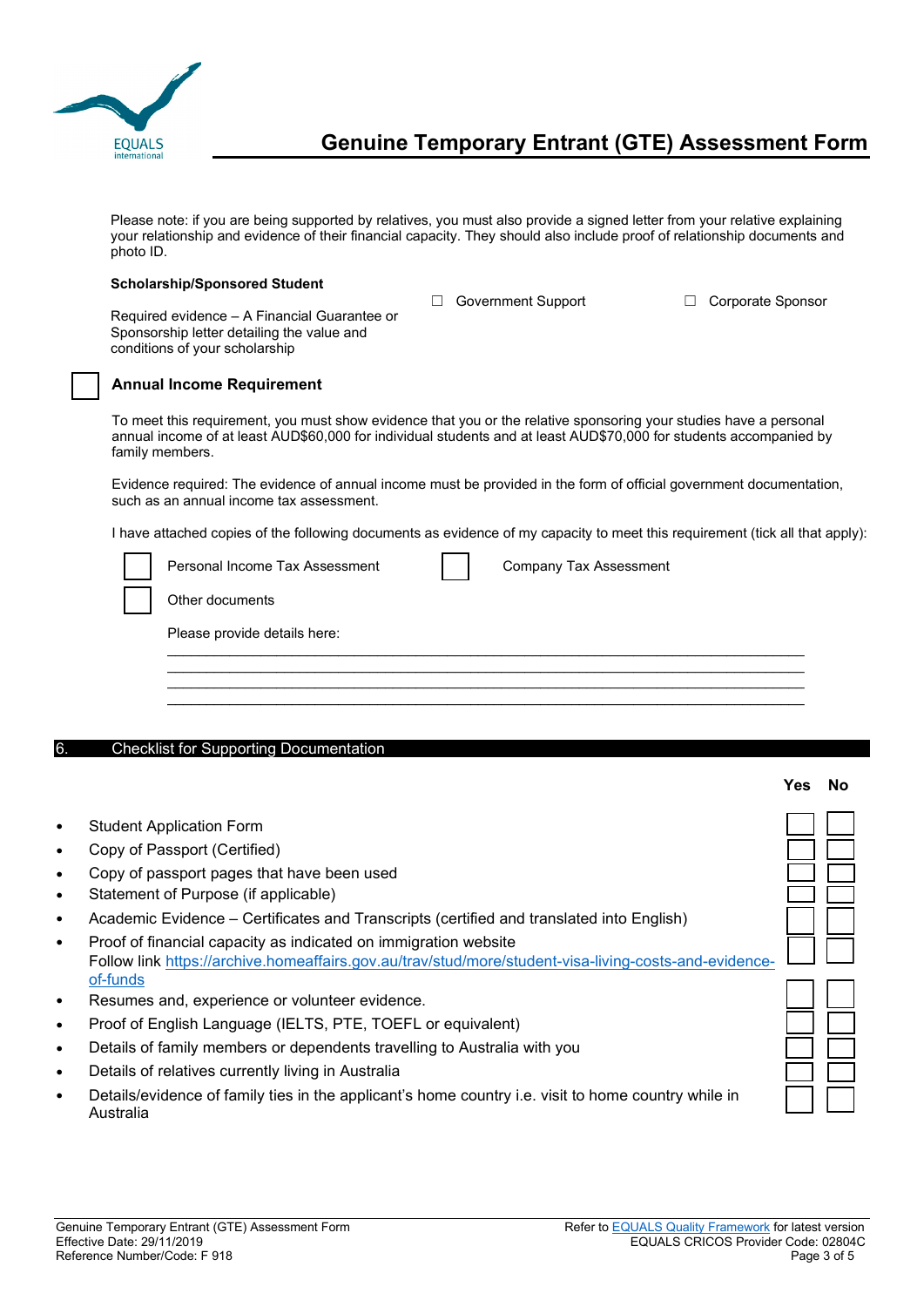

#### **Student Declaration**

*Please ensure you read and understand the conditions below before signing this form.* 

I accept the offer of a fee-paying place at EQUALS International and agree to the following conditions as part of my enrolment:

| I declare that the information and supporting documentation provided is true and complete.                                                                                                                                                                                                                  |
|-------------------------------------------------------------------------------------------------------------------------------------------------------------------------------------------------------------------------------------------------------------------------------------------------------------|
| I declare that I am aware of the timetable for the course that I choose to study and am responsible to attend<br>classes as per schedule.                                                                                                                                                                   |
| I am aware about the relevant professional experience placement component that I need to complete as part of<br>the course requirement.                                                                                                                                                                     |
| I have read, understood EQUALS policies in the online Pre Admission & Post Admission Handbook and on the<br>EQUALS website.                                                                                                                                                                                 |
| I declare that I am a Genuine Temporary Entrant and Genuine Student and that I have read and understood<br>conditions relating to these requirements on the Department of Home Affairs website:<br>https://immi.homeaffairs.gov.au/visas/getting-a-visa/visa-listing/student-500/genuine-temporary-entrant. |
| I declare to meet package course requirement if I enrolled into package course.                                                                                                                                                                                                                             |
| I authorise EQUALS to access the Visa Entitlements Verification Online (VEVO) system at any time to obtain<br>information on my visa status.                                                                                                                                                                |
| am aware of the tuition and living costs for my stay in Australia and have the financial capacity to meet such<br>costs for the duration of my program. I am responsible for making timely payments of any fees or associated<br>costs and for funding my living costs.                                     |
| I have read and understood the student visa breach obligation during my stay in Australia:<br>https://archive.homeaffairs.gov.au/trav/stud/more/visa-conditions/visa-conditions-students                                                                                                                    |
| Applicant's Name<br>Applicant's Signature<br>Date                                                                                                                                                                                                                                                           |

8. Agent/Counsellor Validation

|                        |                                                                                                                                                                                                                                      | Yes | No |
|------------------------|--------------------------------------------------------------------------------------------------------------------------------------------------------------------------------------------------------------------------------------|-----|----|
| $\bullet$              | Details on application form and GTE form match applicant's passport?<br>Applicant meets the English and academic entry requirements?                                                                                                 |     |    |
| $\bullet$<br>$\bullet$ | Is all supporting documentation including transcripts submitted by the applicant are authentic?                                                                                                                                      |     |    |
| $\bullet$<br>$\bullet$ | Has assessed applicant showed genuine interest in the study and related industry?<br>Has applicant researched why he/she chose to study in Australia instead of their home country?                                                  |     |    |
| $\bullet$<br>$\bullet$ | Has applicant clearly explained the relevance of the course to their academic background and career<br>plans?<br>Has explained the package course eligibility to applicant? (if applicable)                                          |     |    |
| $\bullet$              | Did the applicant demonstrate that the cost of investment in studies in Australia will be paid off upon<br>returning home and research the incentive (through increased salary / earnings) in a reasonable<br>timeframe (3-4 years)? |     |    |
| $\bullet$              | Is applicant aware of the tuition fees and has read student visa living costs and evidence of funds in<br>section 5?                                                                                                                 |     |    |
|                        | I have explained the study timetable to the applicant.                                                                                                                                                                               |     |    |